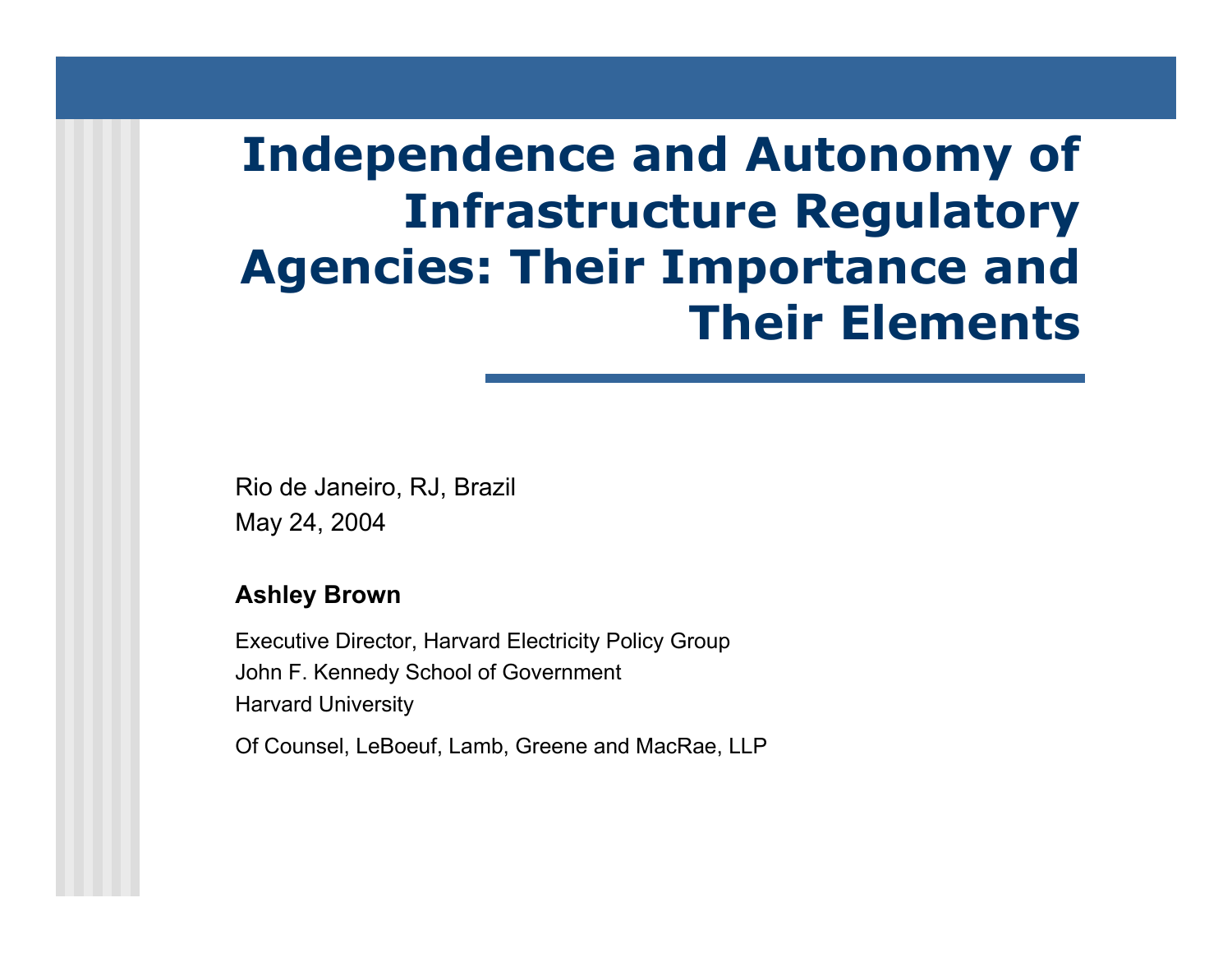### Definition of Independence

- Created by Law or Constitution (Not Decree)
- Ability to Make Decisions Without Obtaining Prior Approval
- **Freedom from Short-Term Political** Considerations/Repercussions
- Stable Financial Arrangements
- Ability to Make Subsidiary Policy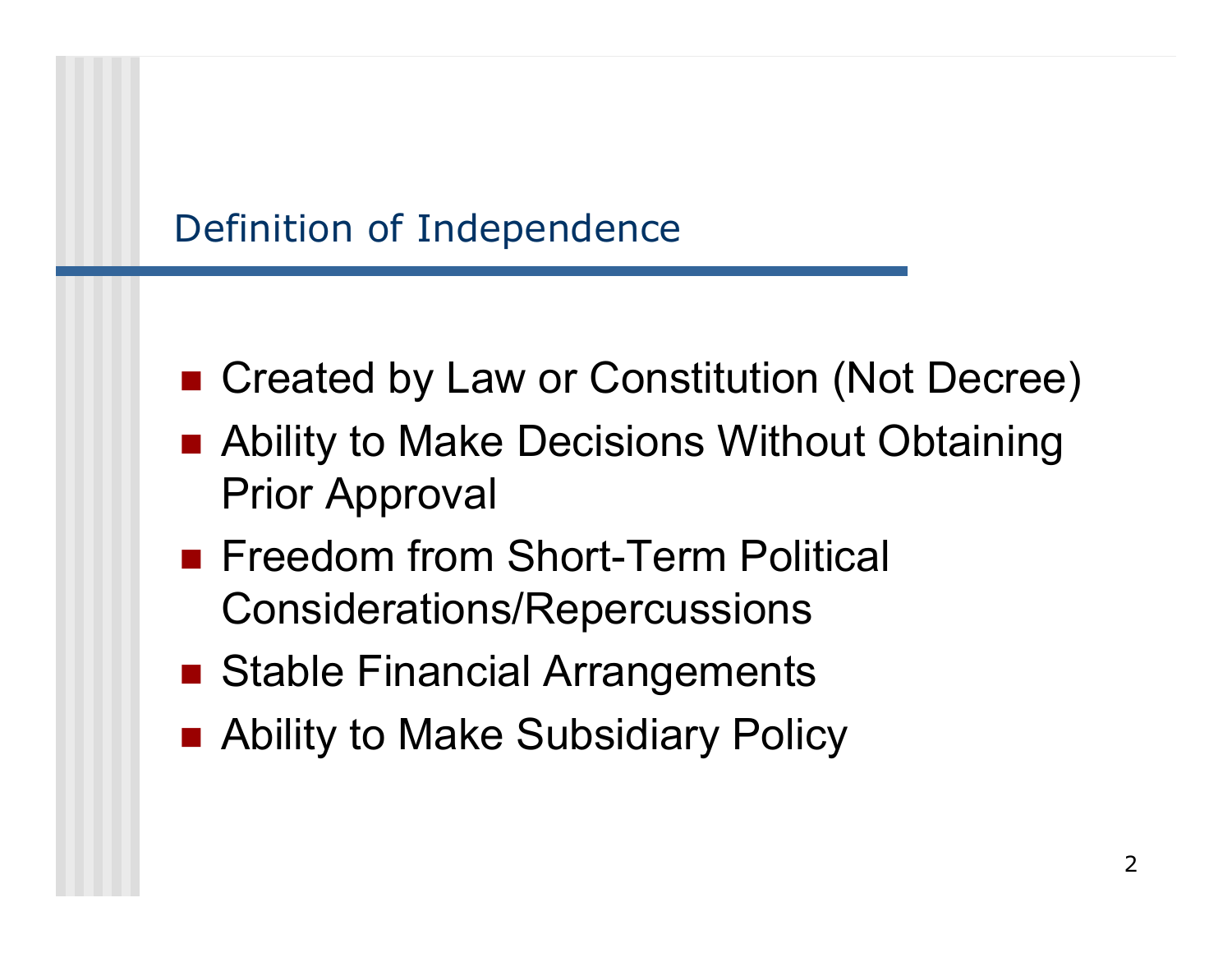#### Rationale for Independence: F rom Whom? For What? From Where?

#### $\overline{\phantom{a}}$ **From Whom?**

- × From Government
- **From Interest Groups and Vested Interests**
- From Politics

#### $\mathcal{L}_{\mathcal{A}}$ **For What?**

- $\mathcal{L}_{\rm{max}}$ To Make Engage in De-Politicized, Deliberative Decision-Making
- × To Assure Transparency and Integrity

#### T. **From Where?**

- Regulatory Agencies Are Part of All Branches of Government
	- •Judicial
	- Executive
	- Legislative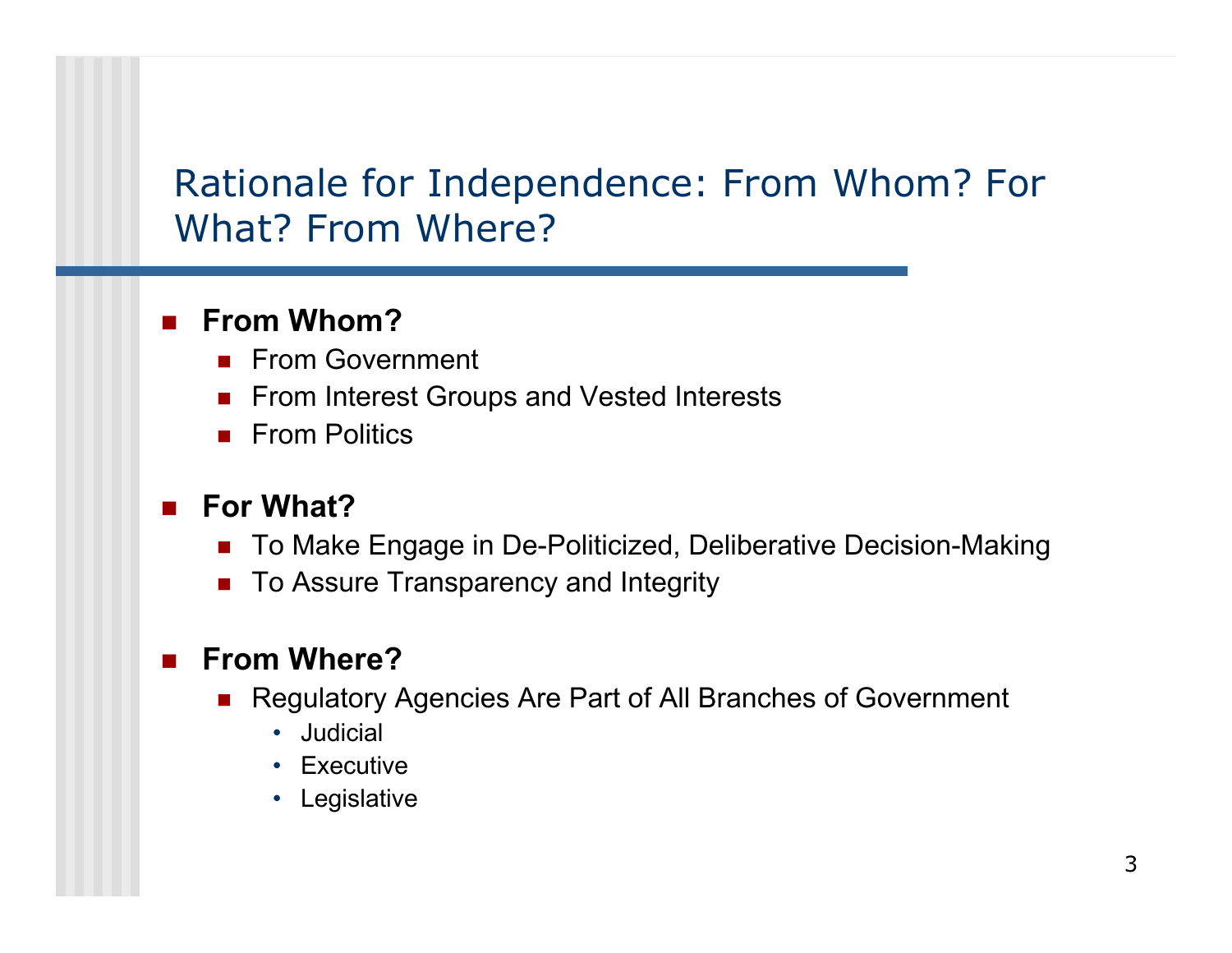#### Elements for Achieving and Maintaining Independence

- $\mathcal{L}^{\mathcal{A}}$ Institutional
- $\overline{\phantom{a}}$ Financial
- $\mathcal{L}_{\rm{max}}$ **Ethical**
- $\mathcal{L}^{\mathcal{L}}$ **Competence**
- $\mathcal{L}^{\text{max}}$ Process
- $\mathcal{L}_{\text{max}}$ Public Education/Public Relations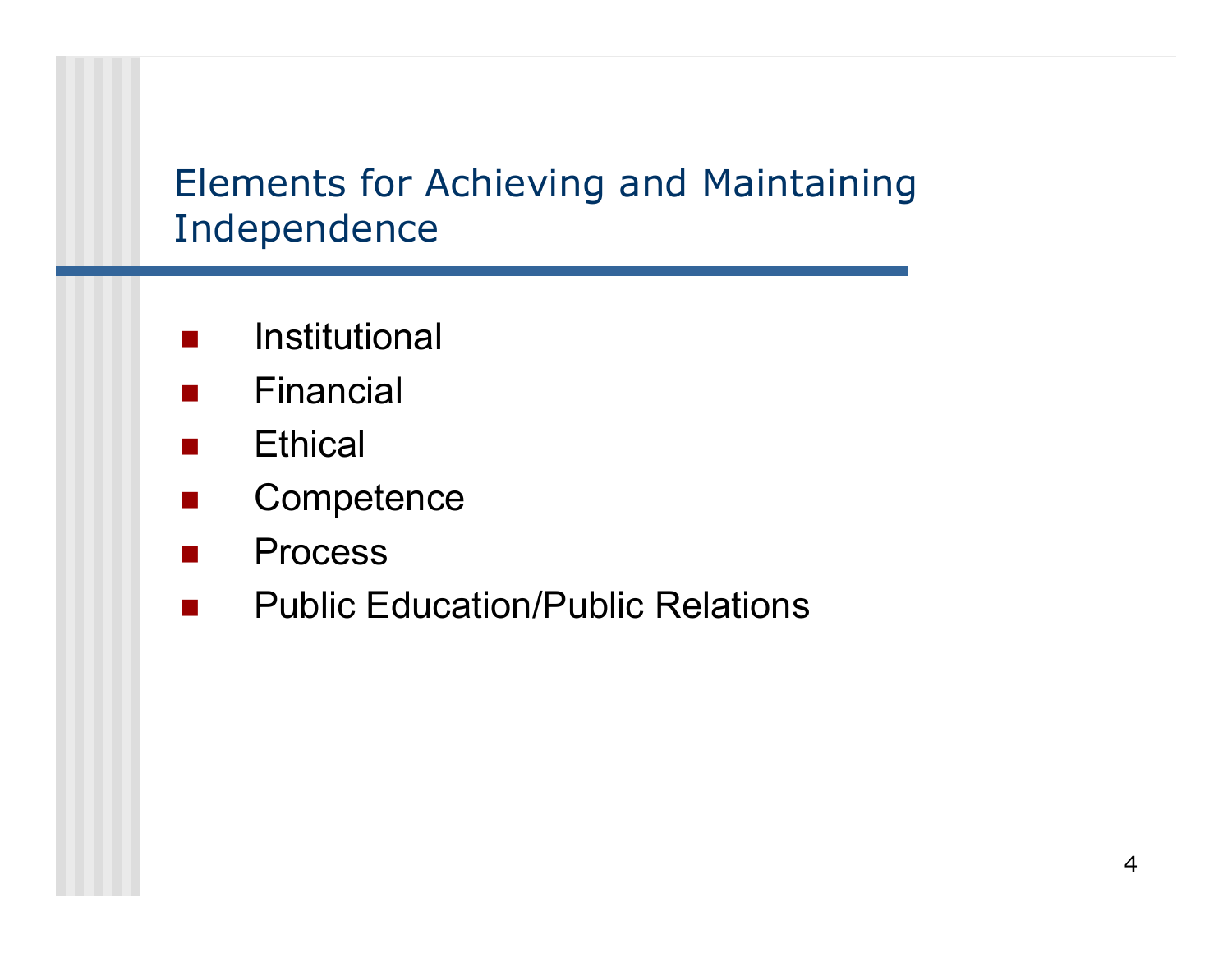### Institutional

- Fixed, Staggered Terms for Commissioners (Directors)
- **E** Legislative Approval of Executive Appointments
- $\overline{\phantom{a}}$  Removal of Commissioners Only for Proven Good Cause
- Stable Terms and Conditions of Employment for Commissioners
- Final Decision-Making Authority
- **Enforcement Powers**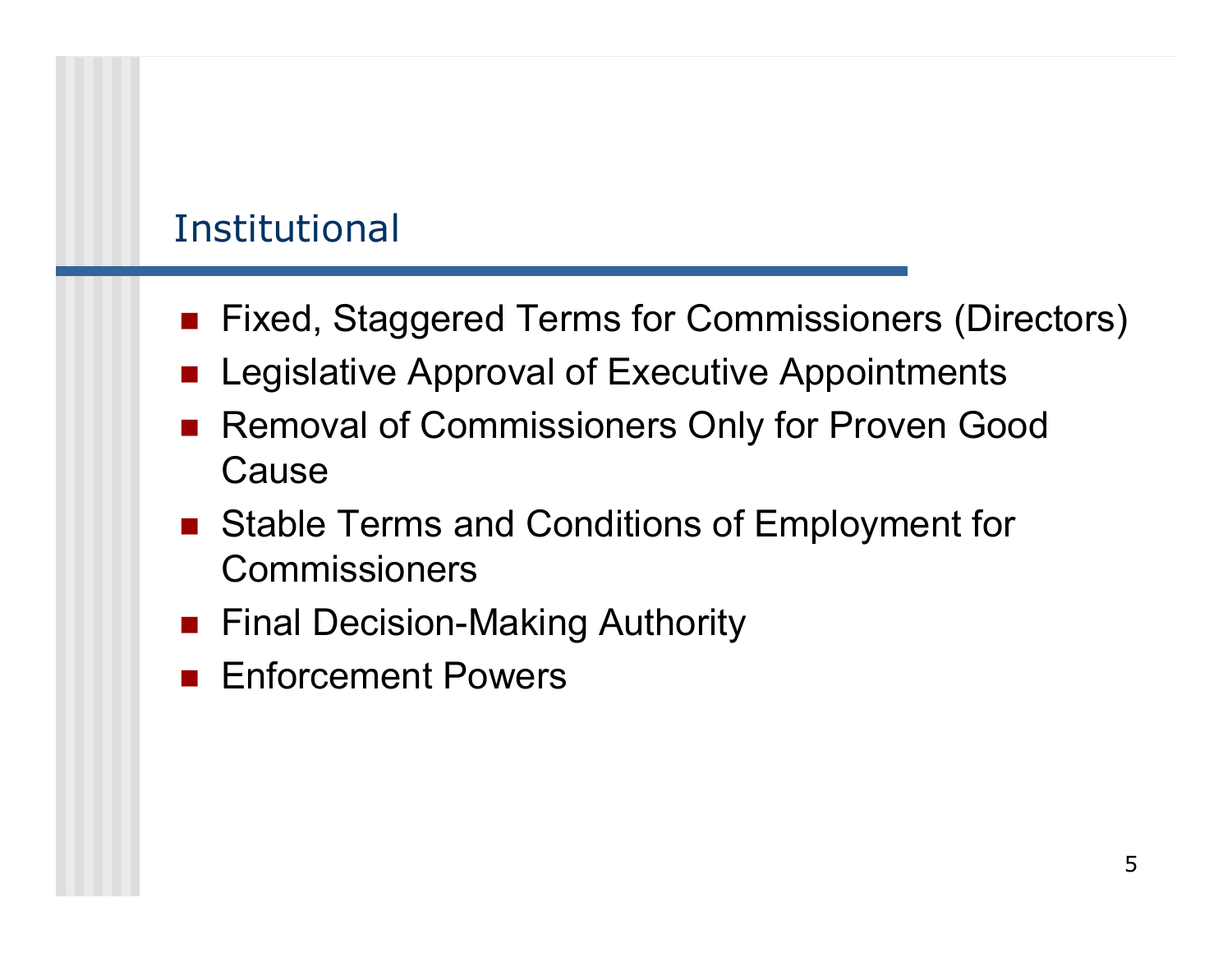#### Financial

- $\overline{\phantom{a}}$  Independent Source of Revenue (e.g., Regulatory Fees)
- Regulatory Fee Revenues Off Government Balance Sheet
- **Revolving Fund/No Diversion Allowed**
- F. No Discriminatory Mid-Cycle Budget Cuts Permitted
- F. Competitive Salaries and Benefits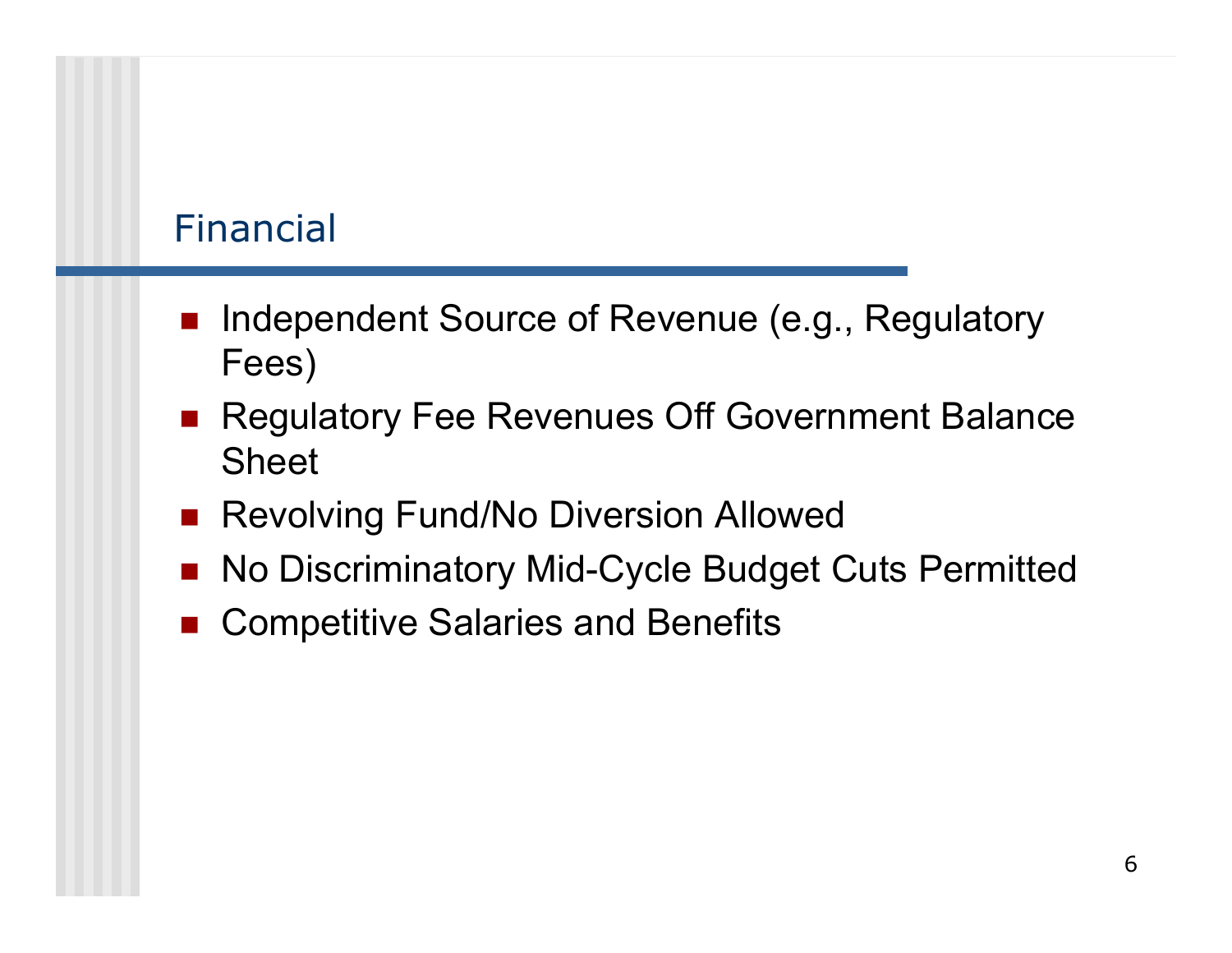### **Ethical**

- **Strict Rules Governing:** 
	- Conflicts of Interest
	- Financial Disclosures
	- Limits on Subsequent Employment
	- **Prohibition of Gratuities and Favors**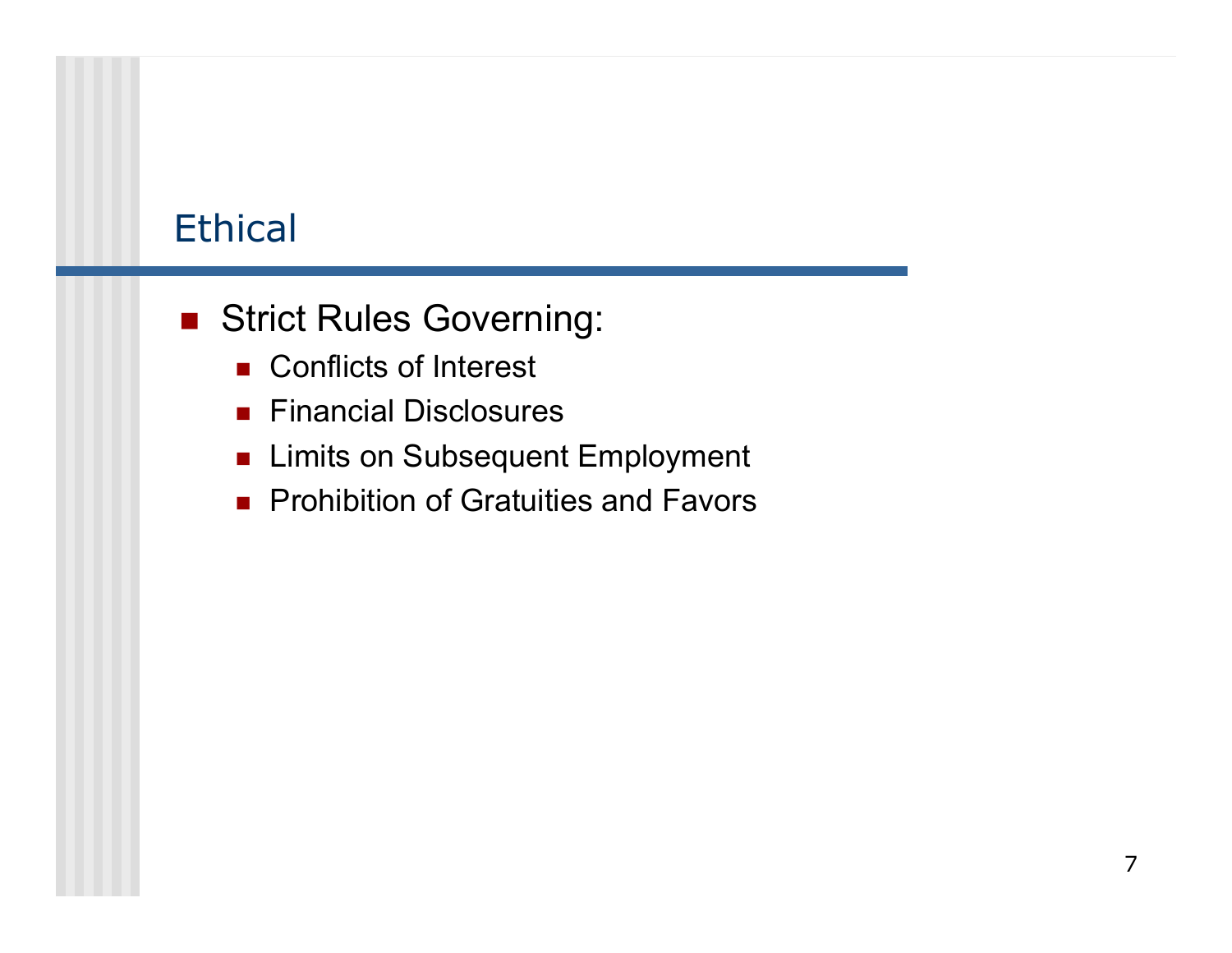#### **Competence**

- **Professional Qualifications of Commissioner and Staff**
- Technical Expertise and Experience
- **Effective Decision-Making**
- Clarity in Policies and Reasoning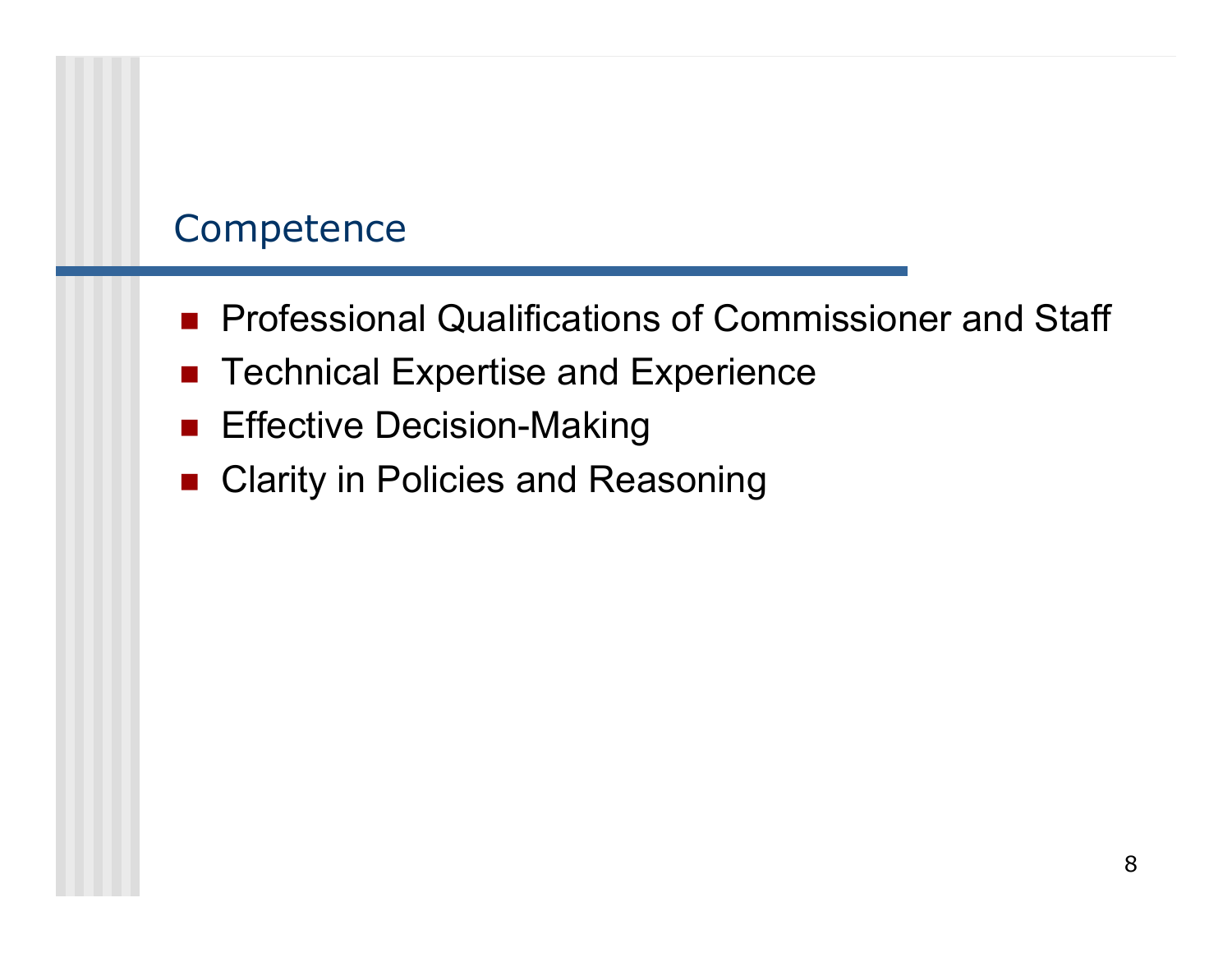#### **Process**

 $\overline{\phantom{a}}$  Necessity of Accepted and Respected Regulatory Forum

#### $\bullet$ **Elements Required for Forum:**

- Transparent Decision-Making Process
- Encouragement and Facilitation of Meaningful Public Participation
- Deliberative Decision-Making Process
- $\bullet$  Well-Articulated and Reasoned Decisions With Supporting Documentation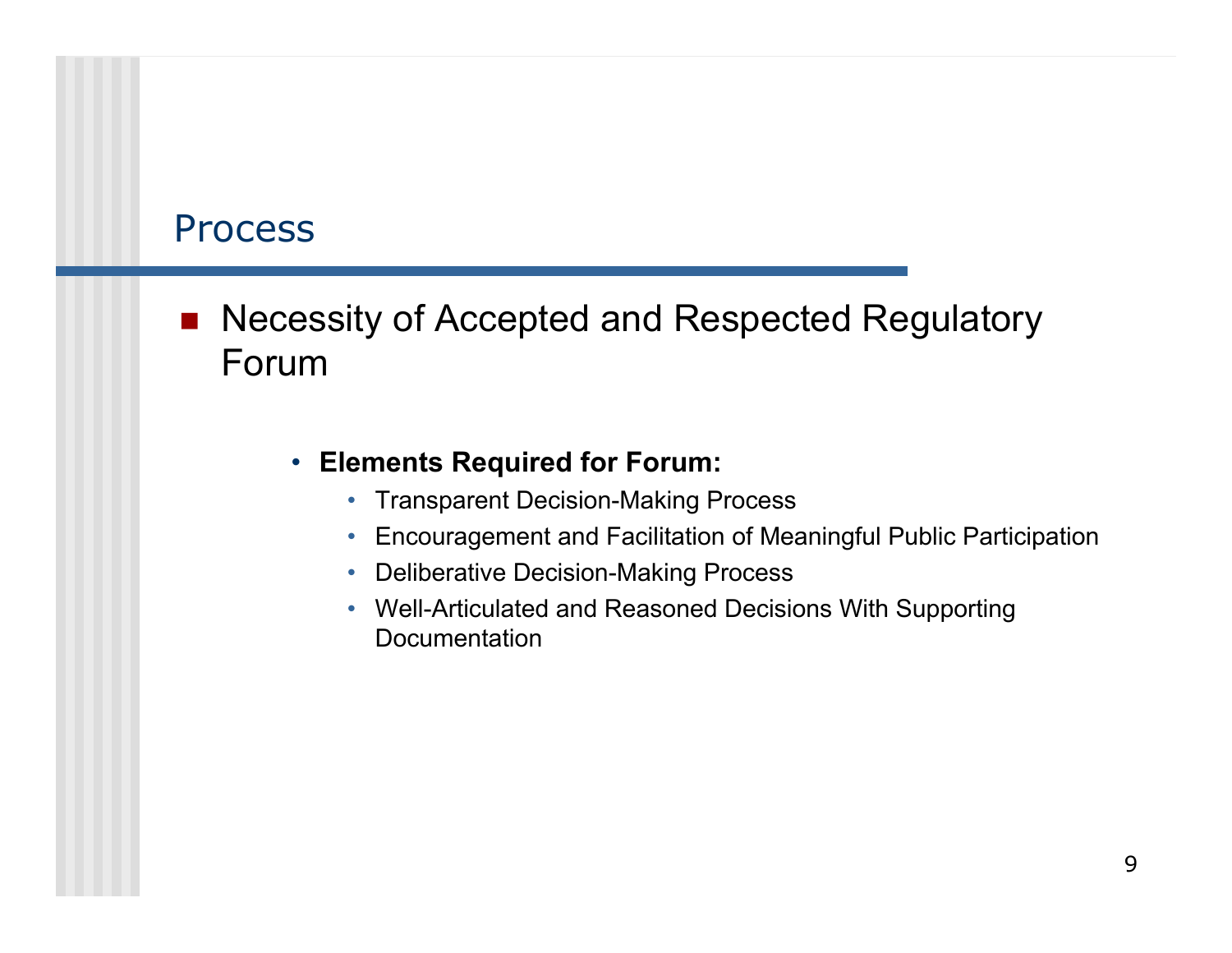## Public Education/Public Relations

- $\overline{\phantom{a}}$ Maintain Effective Public Dialogue
- **Promotion of Intellectual Infrastructure**
- $\overline{\phantom{a}}$  Maintain Equilibrium and Symmetry of Information Among Interest Groups
- Political Sophistication But Not Political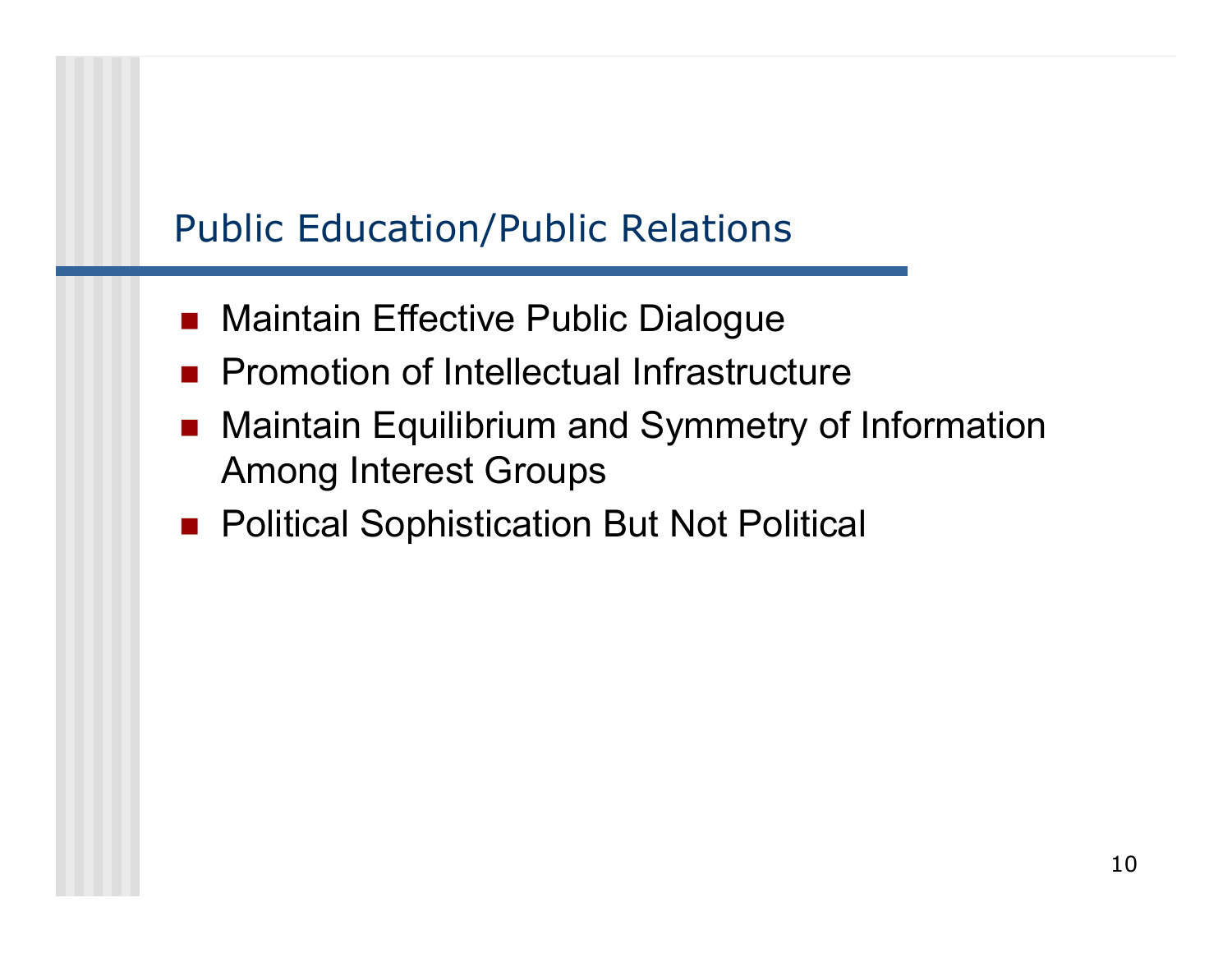### Relationship Between Independence and **Transparency**

- Transparency Requires that Regulatory Process be *THE* Process for Making Decisions
- There Must Be No Back Doors (Jeitinho Nao Existe)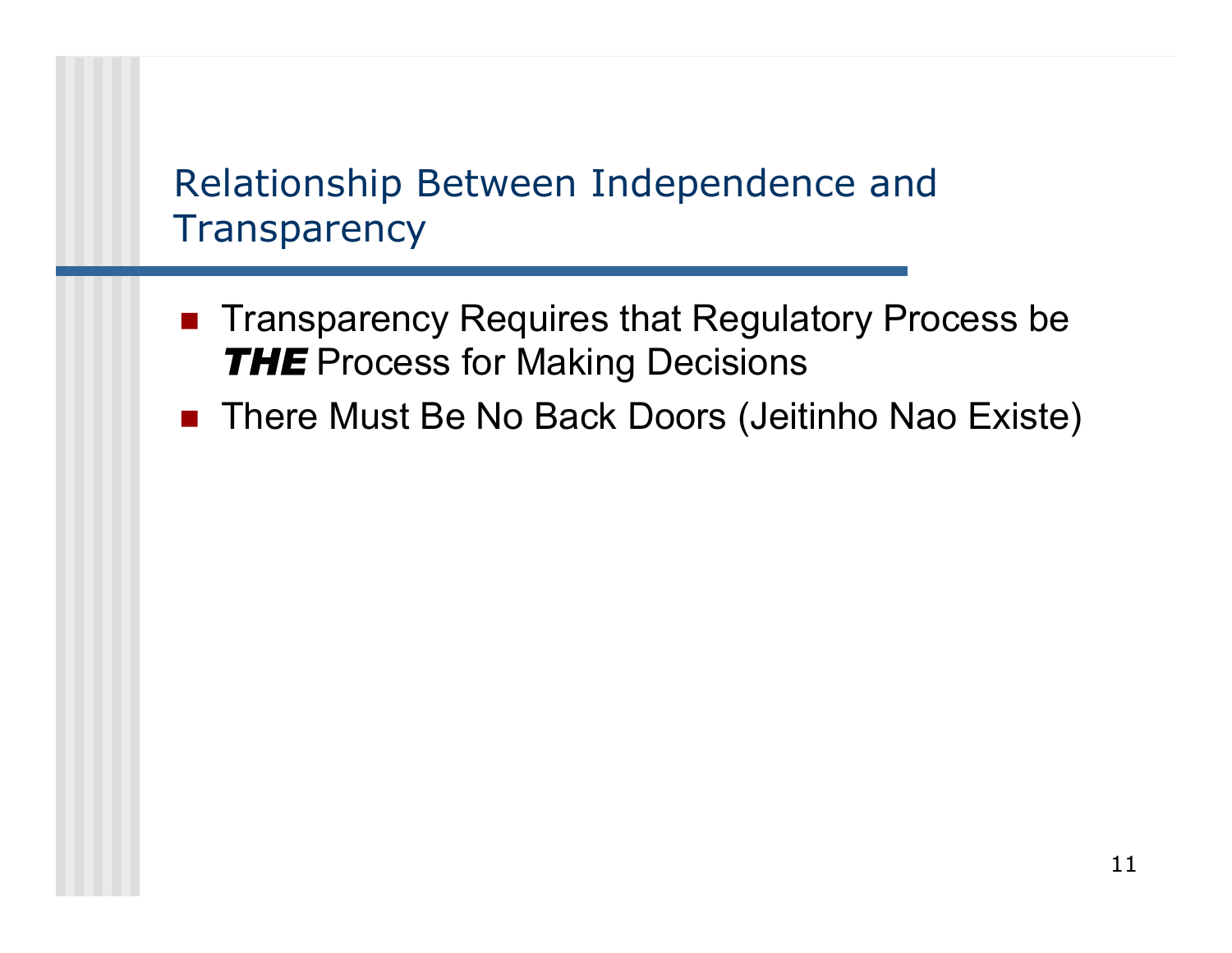# Social Control (Accountability)

- A. Judicial (Retrospective)
- B. Legislative (Prospective)
- C. Executive
	- Retrospective on Administrative and Fiscal Only
	- **Prospective on Administrative, Fiscal and Policy**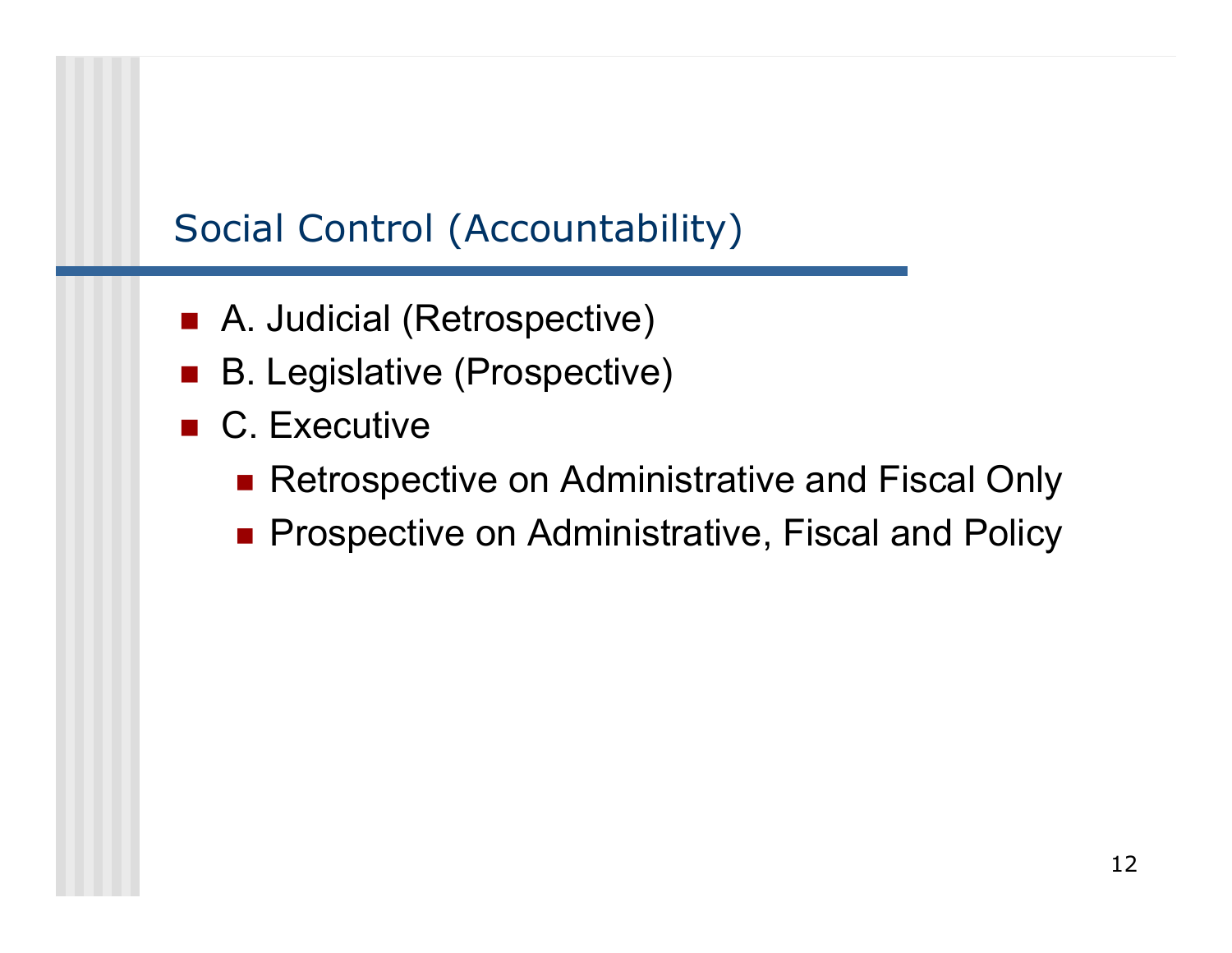### Judicial Social Control

- Assure Compliance With Law and Policy
- Assures Procedural Fairness
- **Protects Against Arbitrary and Unreasonable Decisions**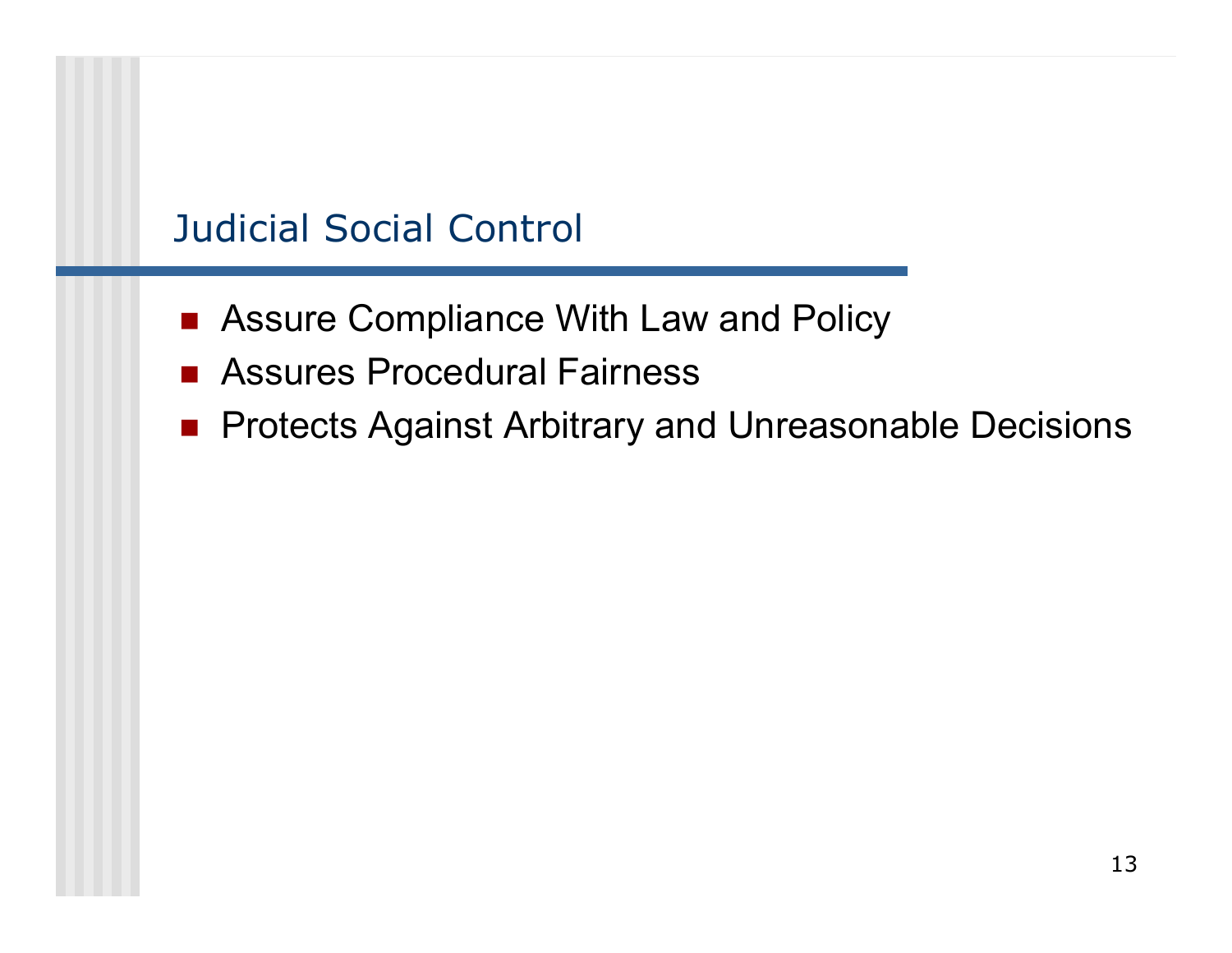### Legislative Social Control

- Can Change Powers of Agency
- Can Change Policies and Methods Agency Must Follow and Use
- Can Disapprove Commissioner Appointments (If Law Allows
- Can Approve Budget and Personnel Arrangements
- Can Conduct Oversight Hearings/Investigations
- **Public Criticism**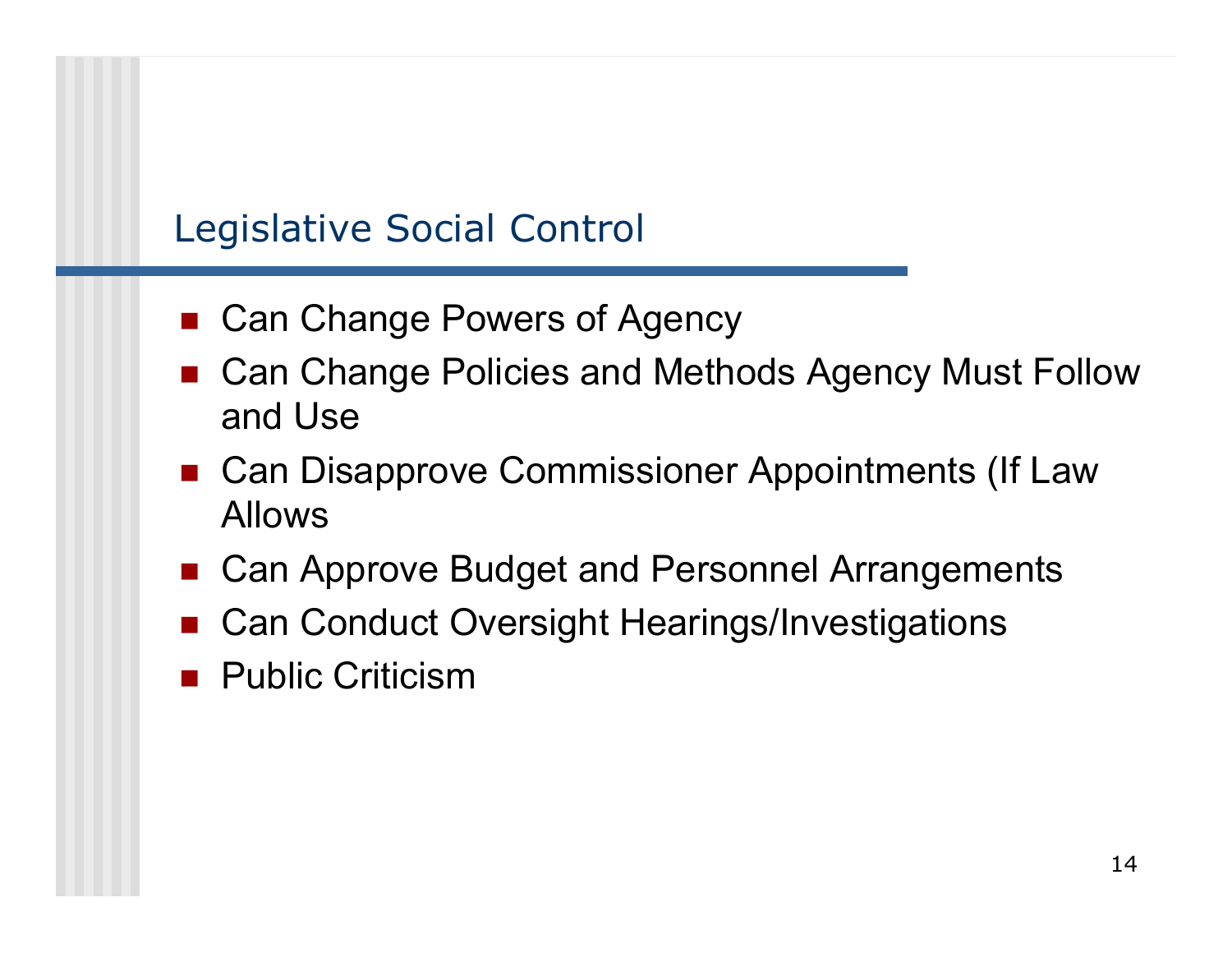# Executive Social Control (Retrospective)

- **Fiscal Control and Oversight**
- **Administrative Oversight**
- **Public Criticism**